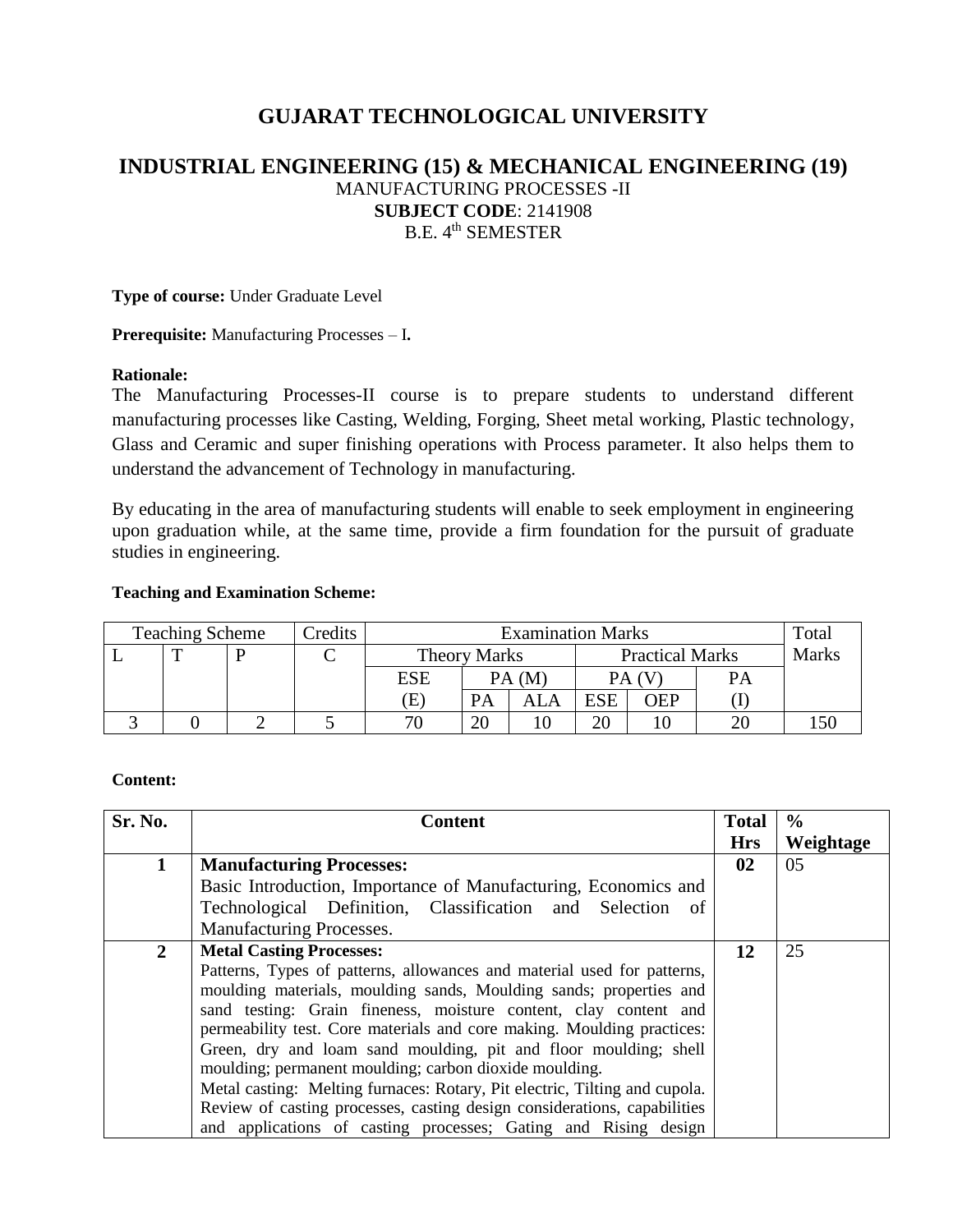|                         | fundamentals, casting defects.                                                                                                       |    |      |
|-------------------------|--------------------------------------------------------------------------------------------------------------------------------------|----|------|
| $\overline{3}$          | <b>Metal Joining Processes:</b>                                                                                                      | 12 | 25   |
|                         | Principle of welding, soldering, Brazing and adhesive bonding.                                                                       |    |      |
|                         | Classification of welding and allied processes. Capabilities and                                                                     |    |      |
|                         | applications; welding parameters, general concepts of weldability,                                                                   |    |      |
|                         | welding metallurgy and weldament design, Gas welding and gas cutting,                                                                |    |      |
|                         | Arc welding, Power sources and consumables, Resistance welding: Spot,                                                                |    |      |
|                         | Projection and seam welding process, Atomic hydrogen, ultrasonic,                                                                    |    |      |
|                         | Plasma and laser beam welding, Electron beam welding, and special                                                                    |    |      |
|                         | welding processes e.g. TIG, MIG, friction and explosive welding,                                                                     |    |      |
|                         | welding of C.I. and Al. Defects of welding and remedial actions.                                                                     |    |      |
|                         | Numerical Calculation of Different process parameters of welding.                                                                    |    |      |
| $\overline{\mathbf{4}}$ | <b>Metal Shaping and Forming:</b>                                                                                                    | 12 | 25   |
|                         | Metal working, Elastic and plastic deformation, Concept of strain                                                                    |    |      |
|                         | hardening, Hot and cold working, Rolling, Principle and operations, Roll                                                             |    |      |
|                         | pass sequence, Forging, Forging operations, extrusion, Wire and tube                                                                 |    |      |
|                         | drawing processes. Forging: Method of forging, Forging hammers and                                                                   |    |      |
|                         | presses, Principle of forging tool design, Cold working processes:<br>Shearing, Drawing Squeezing, Blanking, Piercing, deep drawing, |    |      |
|                         | Coining and embossing, Metal working defects, cold heading, Riveting,                                                                |    |      |
|                         | Thread rolling bending and forming operation. Numerical Calculation of                                                               |    |      |
|                         | Different process parameters of metal shaping and forming.                                                                           |    |      |
| 5                       | <b>Plastic, Ceramic and Glass Processing:</b>                                                                                        | 07 | 20   |
|                         | Classification of Plastics, Ingredients of Moulding compounds, General                                                               |    |      |
|                         | Properties of Plastics, Plastic part manufacturing processes such as                                                                 |    |      |
|                         | compression moulding, Transfer moulding, Injection moulding,                                                                         |    |      |
|                         | Extrusion moulding, Blow moulding, Calendaring, Thermoforming,                                                                       |    |      |
|                         | slush moulding, laminating.                                                                                                          |    |      |
|                         | Ceramic Structure, Properties, and Applications, Shaping Ceramics, Glasses                                                           |    |      |
|                         | Structure, Properties, and Applications, Forming and shaping of glass,                                                               |    |      |
|                         | Composite materials, Processing of metal matrix and ceramic matrix                                                                   |    |      |
|                         | composites, Processing semiconductors.                                                                                               |    |      |
|                         | <b>Total Hours</b>                                                                                                                   | 45 | 100% |

#### **Suggested Specification table with Marks (Theory):**

| <b>Distribution of Theory Marks</b> |       |         |         |           |  |  |  |
|-------------------------------------|-------|---------|---------|-----------|--|--|--|
| R Level                             | Level | Level ) | N Level | F<br>evel |  |  |  |
|                                     | ∸     | ι4      |         |           |  |  |  |

**Legends: R: Remembrance; U: Understanding; A: Application, N: Analyze and E: Evaluate and above Levels (Revised Bloom's Taxonomy)**

Note: This specification table shall be treated as a general guideline for students and teachers. The actual distribution of marks in the question paper may vary slightly from above table

## **Reference Books:**

- 1. Manufacturing Engineering And Technology By S. Kalpakjian, Pearson.
- 2. Manufacturing Processes, Kalpakjian, Pearson
- 3. Degarmon's Materials and Processes in Manufacturing, 11<sup>th</sup> Ed. Black, Ronald A Kohser, Wiley India
- 4. Manufacturing Processes and Systems, 9<sup>th</sup> Ed. Phillip F., Ostwald, Jairo Munoz, Wiley India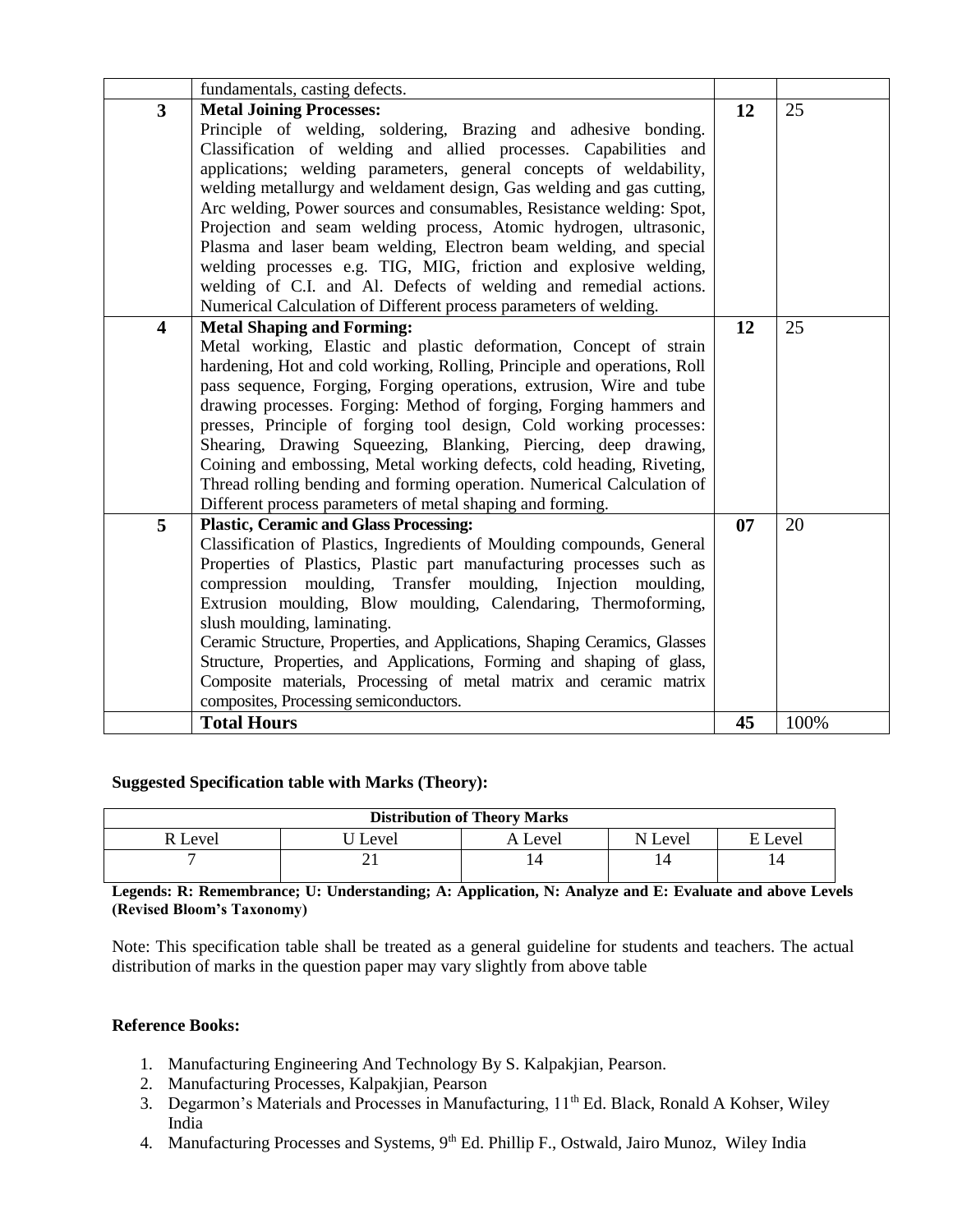- 5. Production technology, by R.K. Jain, Khanna publishers.
- 6. Production Technology by P.C. Sharma S Chand & Co Ltd.
- 7. Manufacturing Technology Vol. II, By P.N. Rao, Tata McGraw Hill.
- 8. Welding Technology, by O. P. Khanna, Dhanpat Rai publishers.

#### **Course Outcome:**

After learning the course the students should be able to:

- 1. The student will demonstrate the ability to think in core concept of their engineering application by studying various topics involved in branch specific applications.
- 2. The student will demonstrate the ability to use different processes and its process parameters to obtain qualitative solutions.
- 3. Students will understand the relevance and importance of the Different manufacturing techniques and real life application in industry.
- 4. Learn about different process parameter.

## **List of Experiments:**

#### **Following experiments are suggested for Laboratory work**

- 1. Basic understanding of Different Manufacturing Processes: concepts, application, advantage and future aspects
- 2. Hands on Exercise on Pattern Making
- 3. Performance on Metal Casting of Simple component
- 4. Performance on Welding of simple workpiece (Example Arc and Resistance Welding)
- 5. Exercise Problems on Welding
- 6. Exercise problems on Casting
- 7. Exercise problems on Sheet Metal Works
- 8. Demonstration on Plastic, Glass and Ceramic Processing ( Industrial Visit)

#### **Important Note:**

## **80 % From above suggested laboratory work should be covered and remaining 20 % is as per facility available at Department.**

#### **Design based Problems (DP)/Open Ended Problem:**

All above performance are to be carried out in the laboratory and students will prepare experiments and note down reading and conclusion. The can prepare setup and perform on batch wise. At least 5 open ended problems are proposed for better understanding the subject and to apply real life application. The projects are listed below:

#### **Major Equipment:**

- 1. Different patterns for Demonstration
- 2. Small Foundry, Welding and Sheet Metal Working Shop
- 3. Sand and Mold
- 4. Welding Machine (Arc/Resistance, TIG, MIG etc.)
- 5. Small rolling machine for demonstrating rolling (if possible otherwise may arrange for industrial visit)
- 6. Machine for Plastic processing (if possible otherwise may arrange for industrial visit)
- 7. Industrial Visit for Processing glass and ceramics